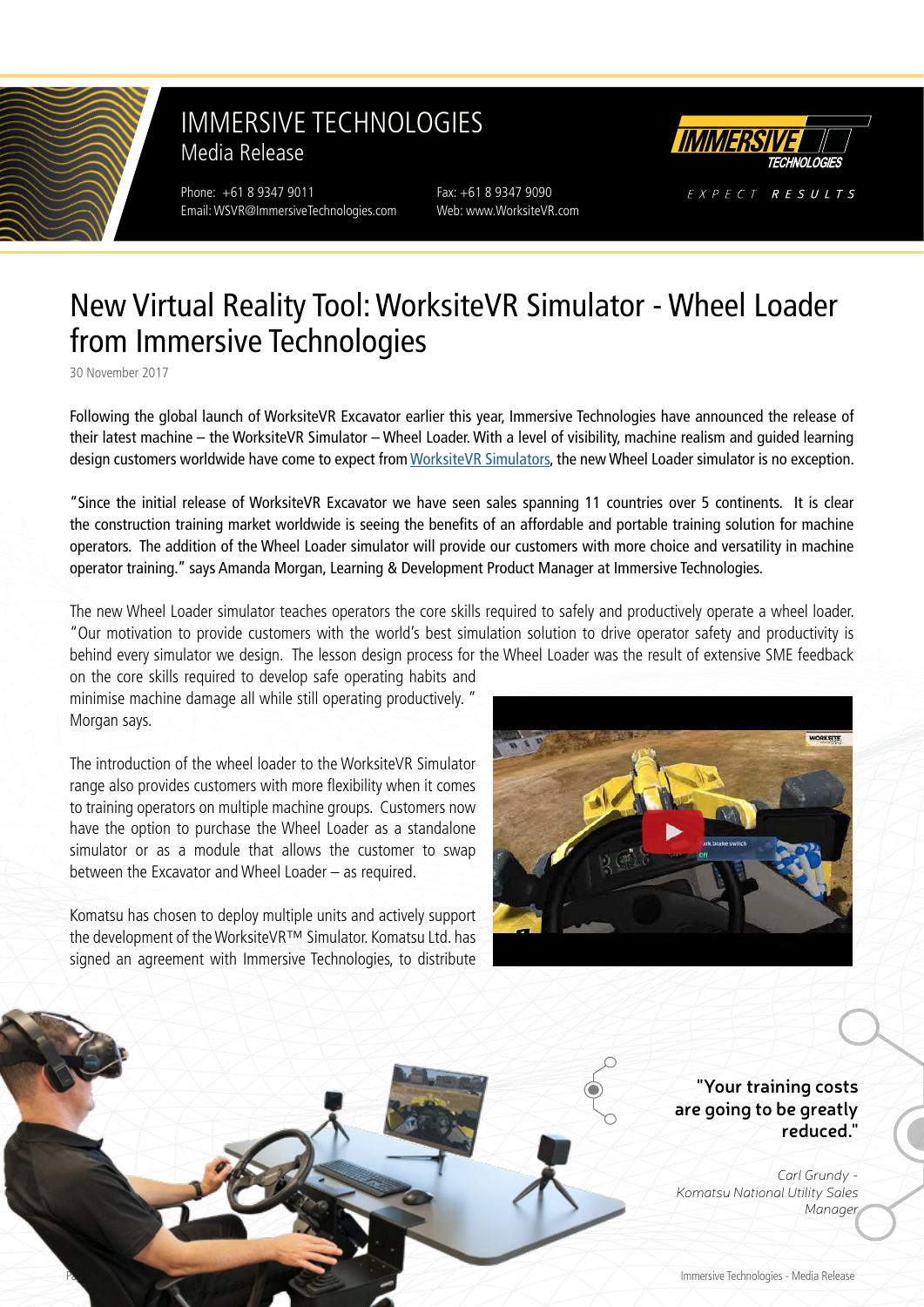

# IMMERSIVE TECHNOLOGIES Media Release

Phone: +61 8 9347 9011 Fax: +61 8 9347 9090 Email: WSVR@ImmersiveTechnologies.com Web: www.WorksiteVR.com



EXPECT RESULTS

this product via the Komatsu global distribution network. This Agreement aims to achieve even greater return on investment from Komatsu machines, for its Customers, as a result of this collaboration.

Uses for WorksiteVR™ Simulator include:

- Pre-employment testing: Evaluating qualified applicants is simplified using WorksiteVR Simulator. Basic knowledge and skill levels can be easily assessed before employment or entering the field.
- Skills development: Operators can develop, practice and test their skills as they work through tasks that progressively build on knowledge and skill proficiency in machine operation.
- Benchmarking: Operators can compare their skills against other operators in their company or compare improvements in their own individual performance.
- Bonus incentives: WorksiteVR Simulator allows operators to sharpen their skills while not in the field. Completing training modules during downtime to earn recognition, bonuses or incentives can not only improve performance in the field but can help identify motivated employees.
- Assist in team assembling: Quick access to a database of the skill levels of multiple operators can assist superintendents and projects managers in putting together the right team for the right job.

#### For more information on WorksiteVR™ Simulator, please visit: [www.WorksiteVR.com](https://www.WorksiteVR.com)



###

### About Immersive Technologies

For 24 years Immersive Technologies has delivered training solutions aimed at making every earthmoving equipment operator in the world safer and their employer more profitable. Immersive Technologies' simulators are helping hundreds of companies around the world to increase their equipment operators' safety and site profitability through effective simulation training.

With simulators deployed in 44 countries, Immersive Technologies is dedicated to provide outstanding service. To deliver on this commitment the company has sales and support offices located in Perth and Brisbane Australia, Salt Lake City USA, Fort McMurray, Ottawa & Vancouver Canada, Monterrey Mexico, Lima Peru, Santiago Chile, Bochum Germany, Johannesburg South Africa, Jakarta Indonesia, Kolkata India and Moscow Russia..